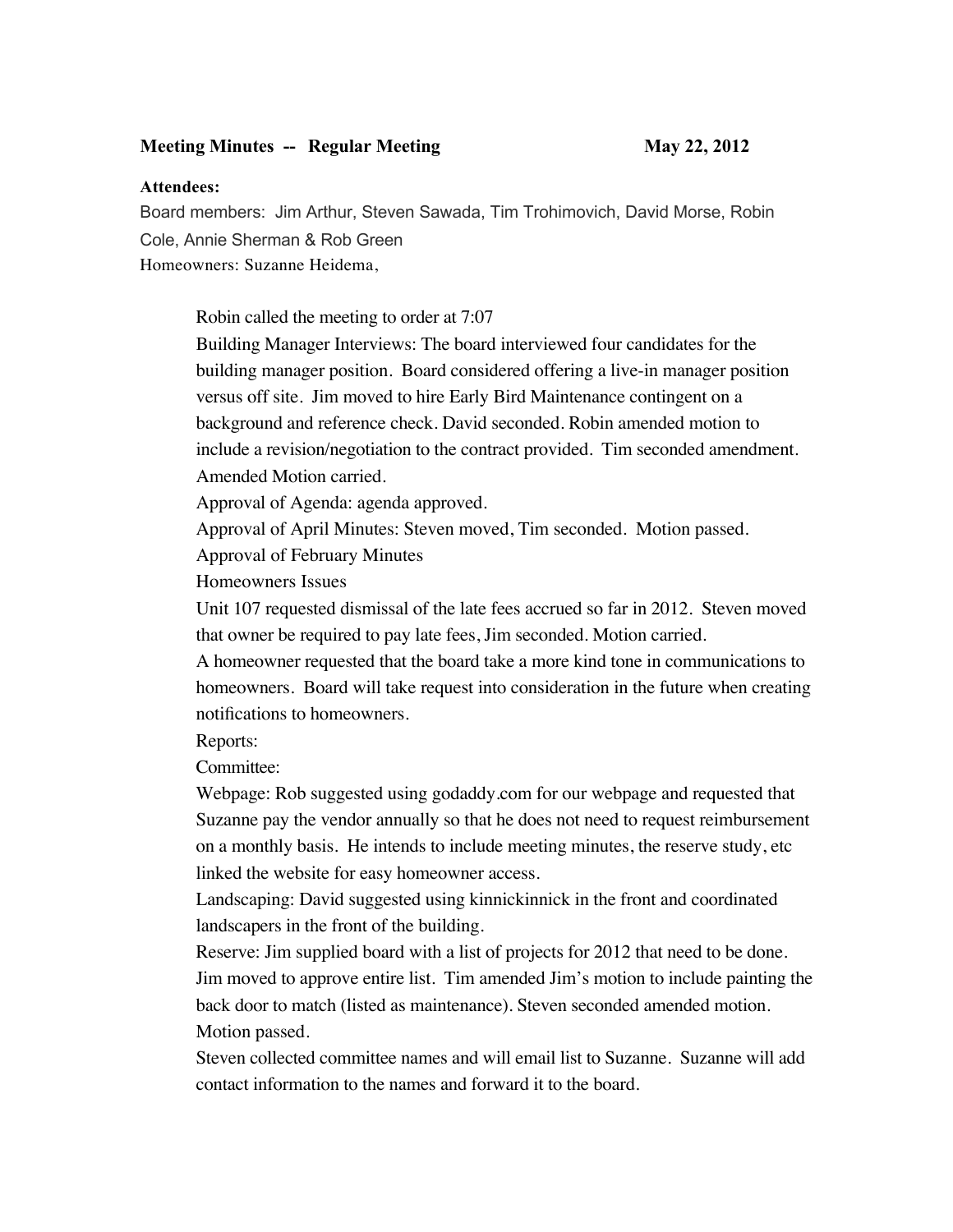Leaking toilets: A few toilets had water levels that were too high, but there were no leaks. Building Manager: N/A Financial: Reserves are building. Suzanne is getting calls requesting information on units that are for sale. Old Business Delinquent homeowners dues – Unit 405: paid almost entire balance. Lien will be filed on units 108. Unit 208 is very delinquent but not quite to 90 days yet. Reserve Study Update: moved to June agenda Bicycle Room Management: moved to June agenda Big Blue Book Clean Up: Jim will make appointment with Sue. Small Claims Court: moved to June agenda Elevator Inspection Report: moved to June agenda Garbage Room Keys: no longer a problem. Carpet Cleaning will be done Wednesday. Notices have been posted. Bids: Pioneer. Jim will get a second opinion. New Business Washing machine replacement: Jim got a bid from Dynamic Sales for a front loading washer. Tim moved to approve the new washing machine. Annie seconded. Motion carried. Sprinkler: Jim found a broken sprinkler (and a broken pipe which is preventing the proper pressure in the system). Landscaping company may make repairs for only the cost of parts. Suzanne will ask Sublimescapes to make repairs and bill the Association. Tim moved to authorize landscapers to buy the parts and make repairs. David seconded. Motion carried. Adjourn: Rob moved to adjourn. Tim seconded. Meeting adjourned at 9:42.

## **A MBASSADOR I**